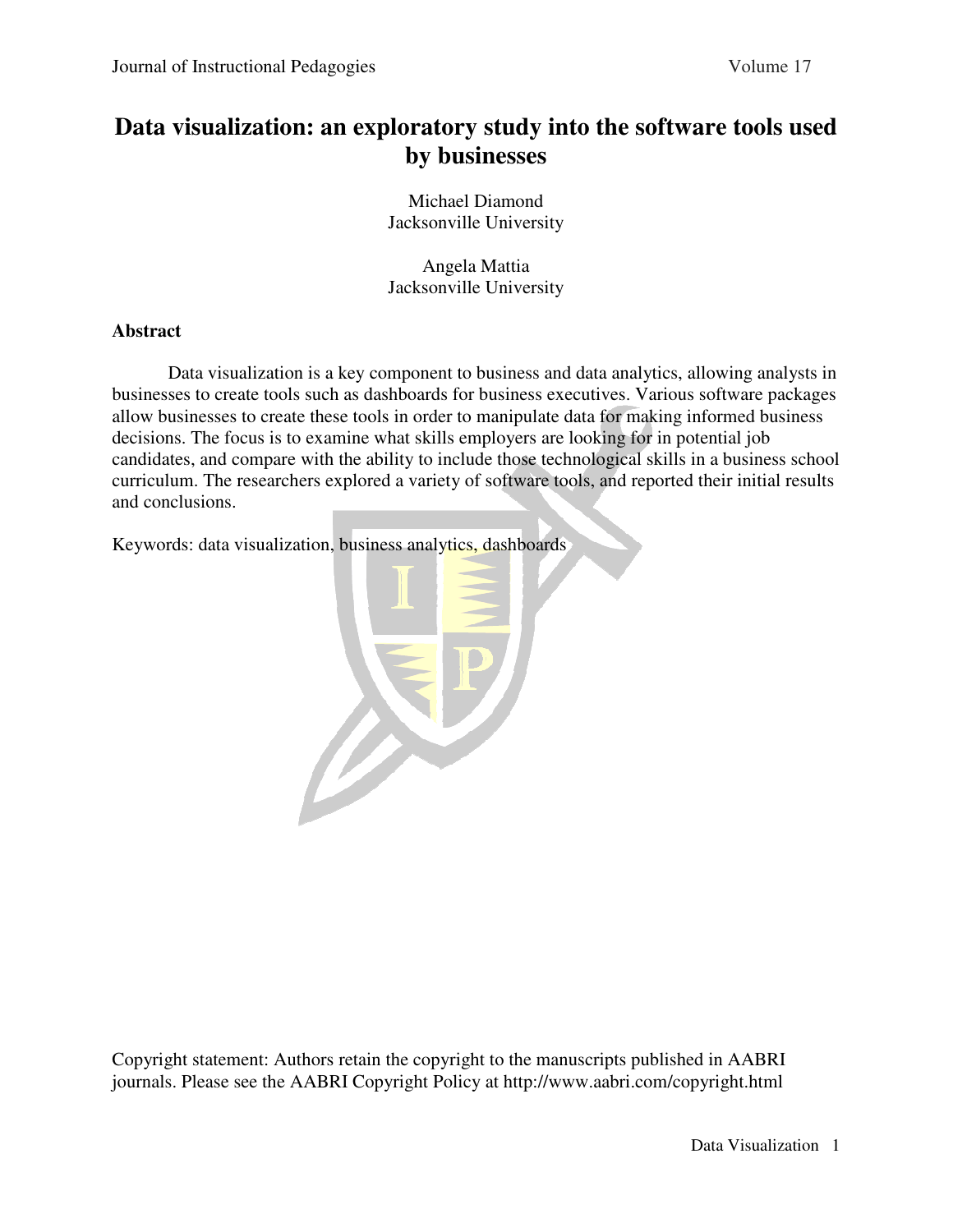## **Introduction**

 The visualization and interpretation of data is becoming an important skill in today's business world. Indeed, the inclusion of data visualizations and dashboards allows executives to make decisions in a short amount of time given the information which is needed (Eigner, 2013). This is a critical part of the evolution of business intelligence to what is now known as the area of business analytics (Negash, 2004).

 Furthermore, the growing importance of 'big data' has created a shortage of employees with data and business analytics skills, with the expectations of a need of close to 1.8 million jobs in these areas (Manyika et al., 2012; Lohr, 2012). The data scientist has been named the 'Sexiest job of the 21st Century' according to Harvard Business Review October 2012 edition (Davenport & Patil, 2012).

 A variety of data visualization software packages are important to those who plan to work in the current business environment. Students enrolled in business school are often exposed to some form of statistical and data analysis, due to the growing number of employment opportunities which require these specialized skills. These software packages are also highly researched and maintain a high amount of relevance in academia, as well as corporate America.

 We examined the number of hits on employment websites, Indeed and SimplyHired, a search on Google Scholar for related articles and an advanced search on Google with keywords including the software, along with the words "college" and "university." The results can be found below in Table 1.

|              |             |         | Google  | Advance    |
|--------------|-------------|---------|---------|------------|
| Software     | SimplyHired | Indeed  | Scholar | Google     |
| <b>IBM</b>   | 244,986     | 11,561  | 23,501  | 27,055,100 |
| Microsoft    | 1,114,897   | 411,478 | 42,262  | 23,231,000 |
| Pentaho      | 1,157       | 703     | 19      | 341,000    |
| OlikView     | 233,639     | 2,082   | 39      | 427,000    |
| $\mathbf R$  | 30,322      | 55,288  | 58,700  | 254,000    |
| SAS          | 414,994     | 17,094  | 206,000 | 97,300,000 |
| <b>Stata</b> | 1,006       | 1,414   | 28,800  | 87,400     |
| Tableau      | 294,600     | 7,773   | 850     | 33,000,000 |

**Table 1: Number of hits on websites by software package**

 Based on our research these software packages are some of the leaders or those who are up-in coming in terms of relevance in academia and the business world. The researcher plans to explore the differences in skill levels for business students to create data dashboards for executives, much like that of an analyst. This is an exploratory study of the various software packages available to explore the visualization of data when doing business analytics.

## **Methodology**

 The researcher explored four different software packages to visual data given a data set of a bike supply chain store. It was explored to examine the bike sales by territory (United States, Canada, Germany, United Kingdom, France) and the percentage of bike sales by United States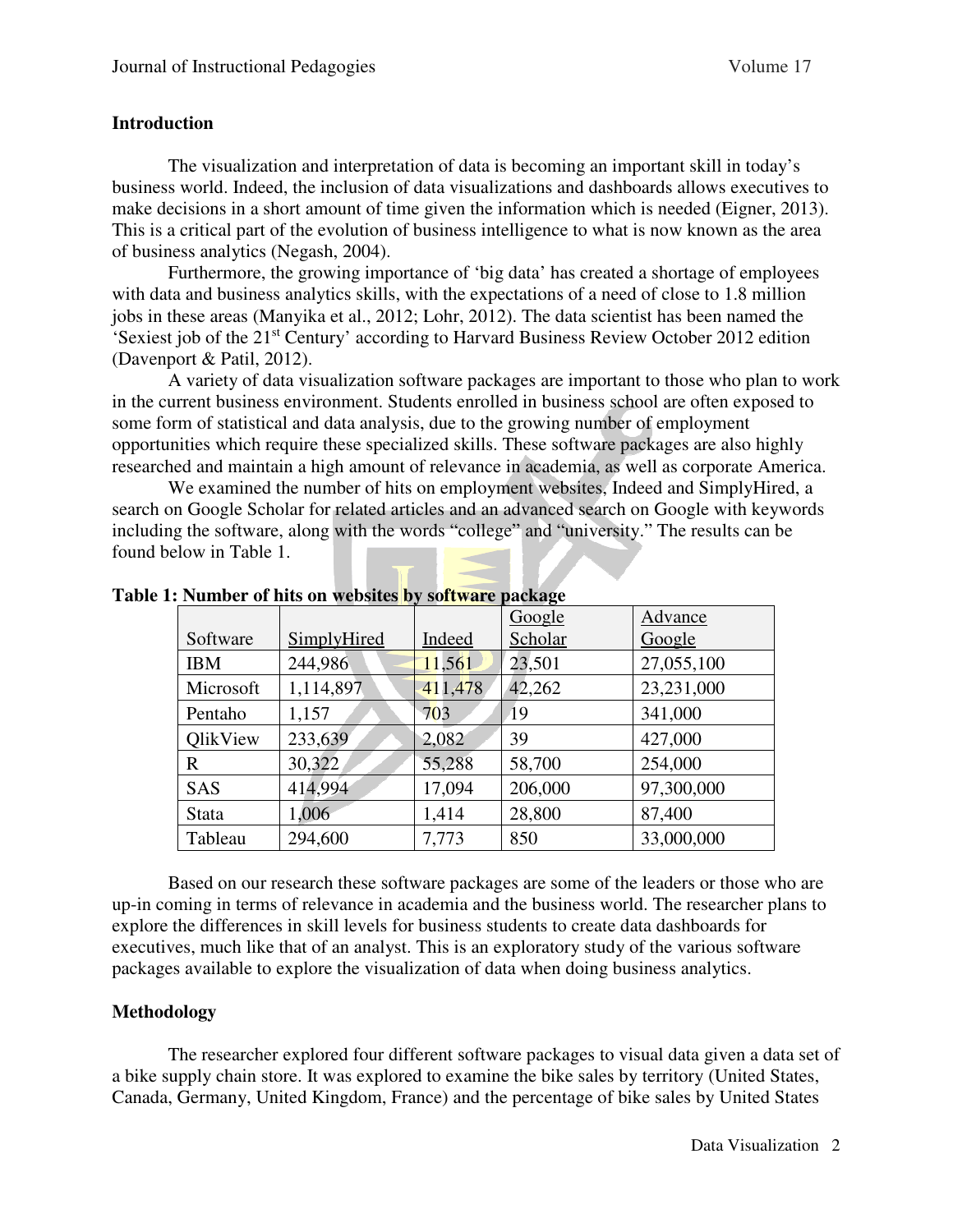market (Northeast, Northwest, Central, Southeast, Southwest). Furthermore, the other two charts displayed the lowest sales amount in a United States market by color of bike and another shows the trend of bike sales by quarter. The dashboards were created using Microsoft Excel, Power BI, Tableau, and Watson Analytics.

 The goal of the study is to explore the functionality of the various software packages for data visualization purposes, as well as compare the skill level for various levels of business school students in terms of influencing instruction and curricula.

## **Results**

 Each dashboard was created and compared to how each software package was viewed in terms of the researchers experience with creation of the dashboards. The results of the creation and final products can be found below.

## *Microsoft Excel*

 When completing the first dashboard, the researcher created it using Microsoft Excel (Figure 1). While creating this dashboard, creation was relatively straightforward. The obstacles included labeling the sale amount in terms of dollars, guaranteeing the units are correct and easily accessible for an executive to make quick decisions, as well as grouping the bike sales by quarter. To separate the data, it required utilizing the use of PowerPivot extension to manipulate the data, add a slicer and group it into quarters based on sales date. The slicer provides the executive to be able to examine sales based on quarter.



**Figure 1. Excel Dashboard**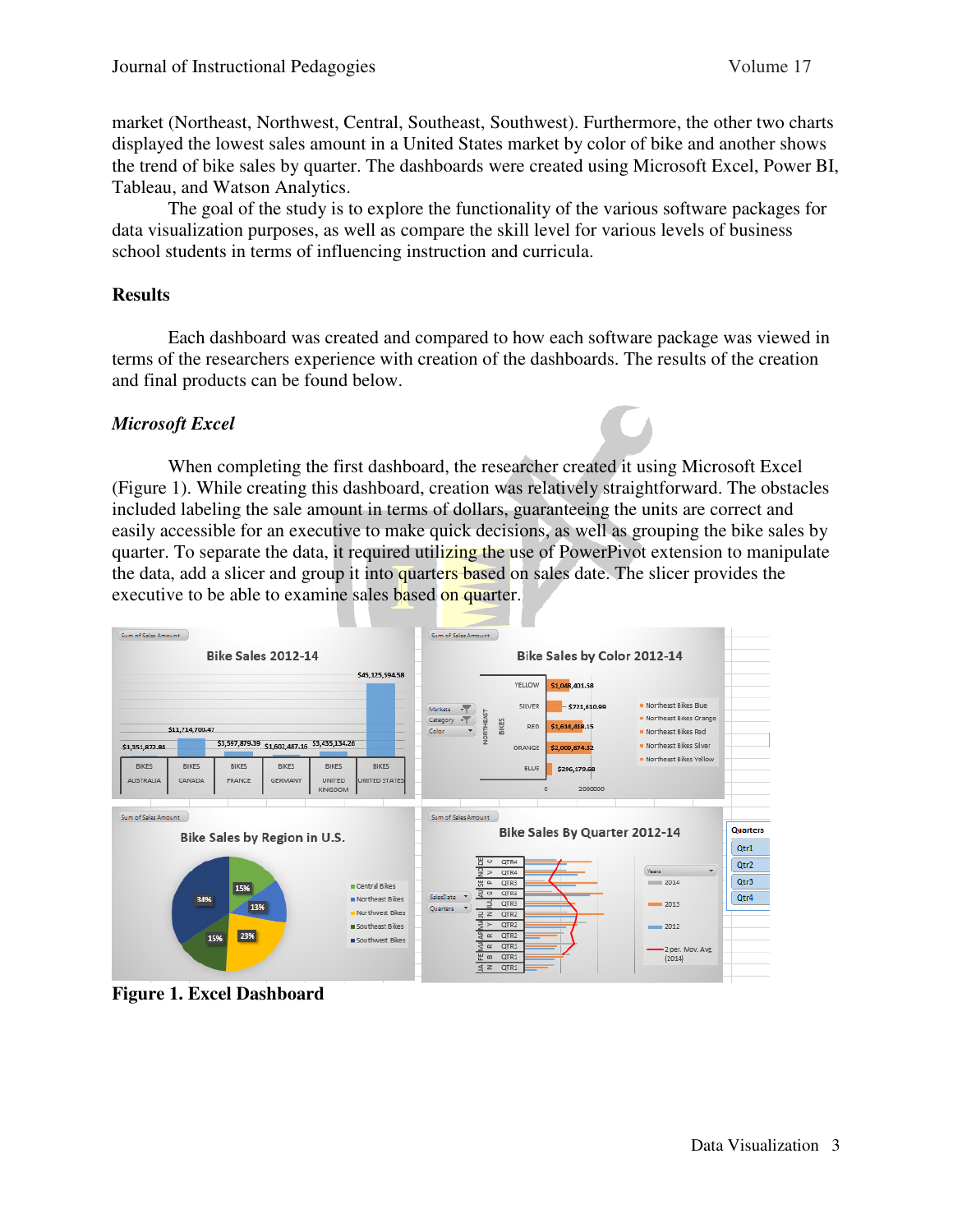## *Microsoft Power BI*

 The next dashboard was created by utilizing another Microsoft product, Power BI (Figure 2). Power BI was released on July 24, 2015 as a way for Microsoft to venture into higher level business intelligence tools (Announcing, 2015).

 When creating this dashboard, two large obstacles came into play, one of which was the ease of including data labels for any of the graphs. The other issue was that Power BI currently does not have easy abilities to include trend lines for dashboards, therefore the moving average trend line was not easily created. The same graph did not allow the data to be broken up into quarters as it takes a higher level of technical knowledge to create. The other difficulty with the dashboard was the difficulty to include data labels on the dashboard.



**Figure 2. Power BI Dashboard** 

## *Tableau*

When completing the next dashboard, the researchers created it using Tableau (Figure 3). When creating a dashboard using Tableau, the researcher found it to be quite similar to the functionality of Excel, but was easier to create graphs. The drag and drop functions allowed for a quick creation of the dashboard. The trend lines were not able to be a connected moving average, but did show moving average by month. Any different lines would require more advanced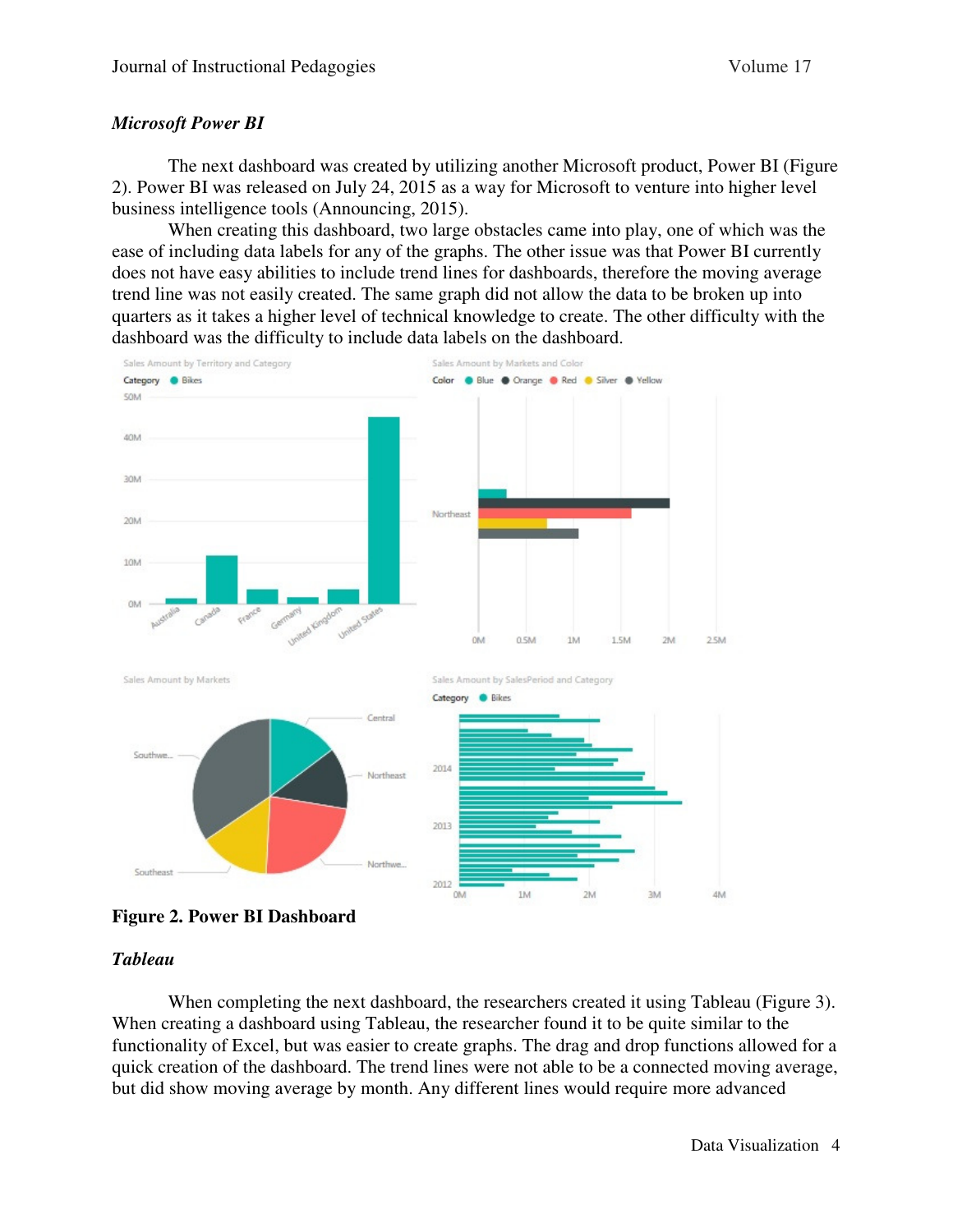programming skills. All labels were able to be created and a slicer type tool was utilized for executives to view the trend chart by quarter if needed.



## **Figure 3. Tableau Dashboard**

## *IBM Watson Analytics*

 Creating this dashboard with Watson Analytics (Figure 4) began with a wizard, which asked you to type the research question from the data which you upload. The difficulty came when the researcher typed in the question, the labels from the spreadsheet needed to be utilized to create the correct chart. When not using the wizard, the user interface is relatively straightforward. The third chart about bike color was unable to be placed sideways like the other dashboards. Also the fourth chart was not able to be split up into quarters, as the chart cannot hold the data. As you can see, the data is unable to fit on the chart without scrolling to view each month's data. The other observation was that creation of the charts and other functions were relatively slow, which was another issue with the software.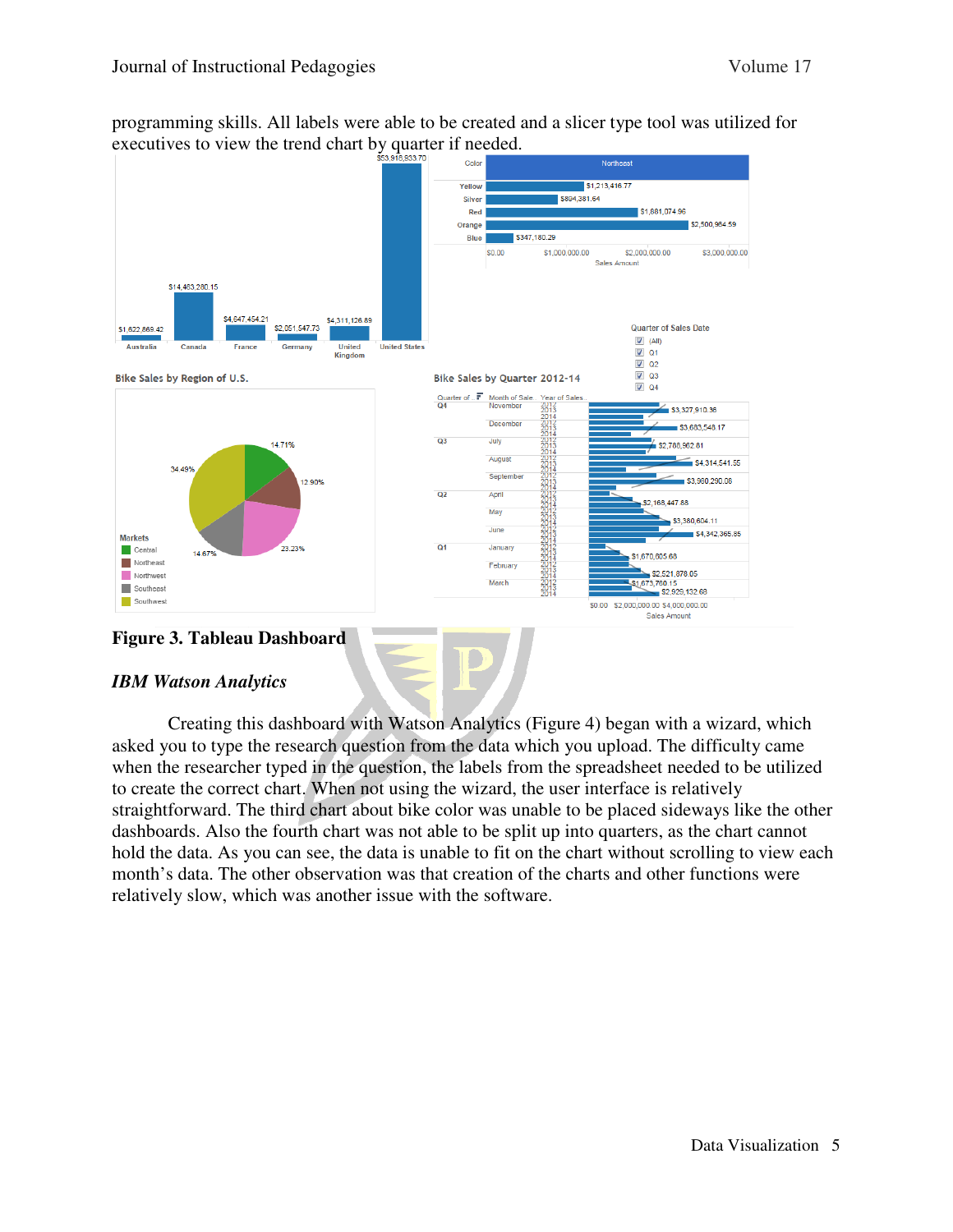

#### **Conclusion**

 Exploring various visualization tools provide an insight for business schools across the world to be able to determine which software packages are worth investing the time and capital in to best prepare their students for employment opportunities. Meeting the market demand and preparing students with skills to land meaningful employment is very important to a business schools' overall value. We explored some of these tools and compared what software is out there based on academic execution, as well as the place each organization has within the data visualization space currently.

 Overall, we feel that it is imperative for business schools to explore and analyze their curriculum so they are best preparing their students in the area of analytics and data analysis to allow for the skills needed by many businesses today. The use of the dashboard has grown significantly over the past couple of years and it is not showing any signs of slowing down, therefore a focus on data visualization for strategic business decisions is imperative in today's business education curriculum.

## **References**

- "Announcing Power BI General Availability Coming July 24th." PowerBI. N.p., 10 July 2015. <http://blogs.msdn.com/b/powerbi/archive/2015/07/10/announcing-power-bi-generalavailability-coming-july-24th.aspx>
- Eigner, W. "Current Work Practice and Users' Perspectives on Visualization and Interactivity in Business Intelligence." 2013 17th International Conference on Information Visualisation. 2013.